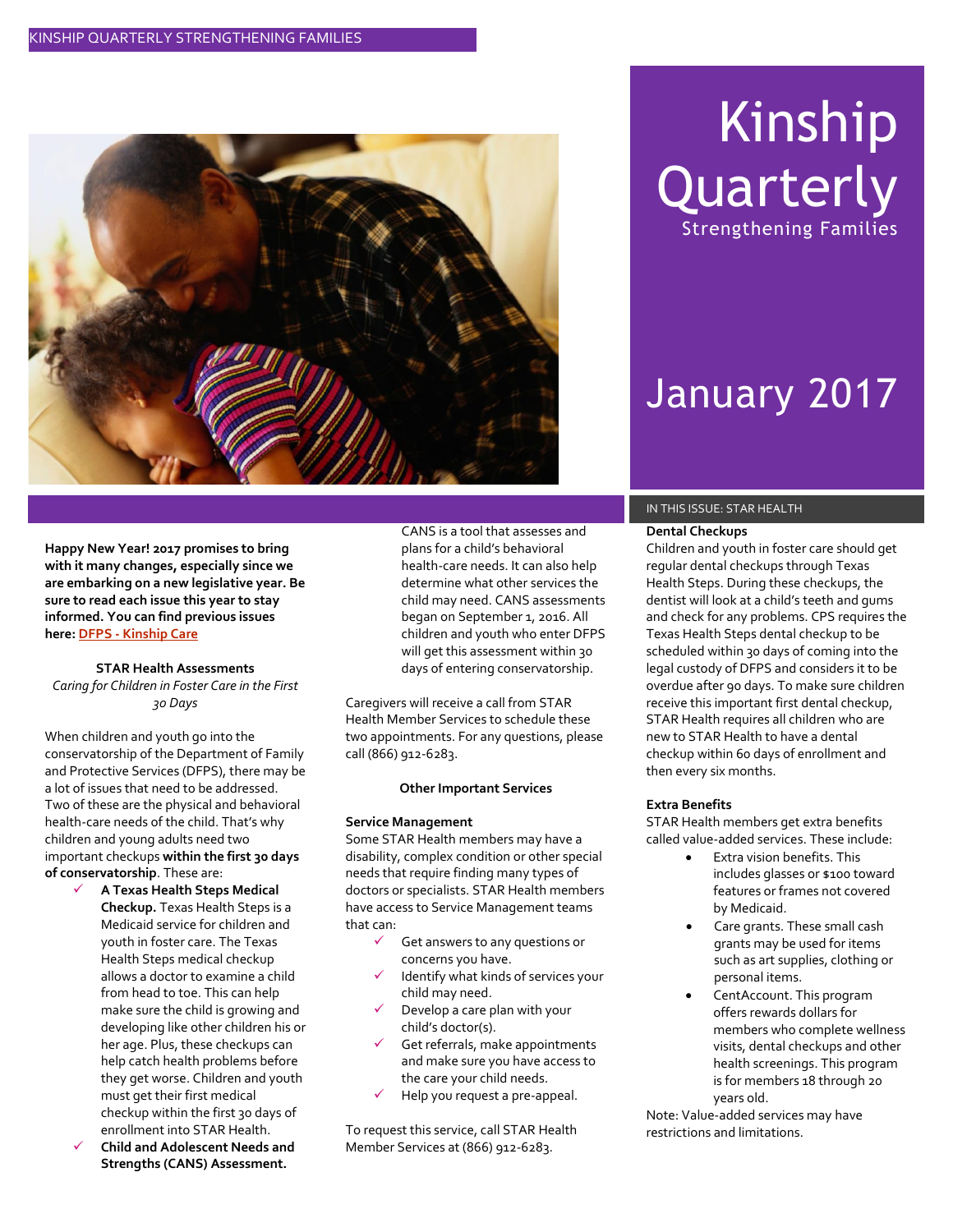Caregivers can call STAR Health Member Services at any time to request appointments or services, find a doctor or if they have any questions about their child's benefits. Call (866) 912-6283 or visit [www.FosterCareTX.com.](http://www.fostercaretx.com/)

### **Good to Know**



#### **Specialized Skills Training**

One of the services provided by an early intervention program (ECI) is specialized skills training (SST). This service is intended to address the "design of learning environments and activities that promote an infant and toddler's acquisition of skills in a variety of developmental areas, including cognitive processes and social interaction. There is no richer learning environment than an infant and toddler's home and no better teachers than parents, extended family, and siblings.

Research demonstrates that the brain is the most malleable or "plastic" during the infant and toddler years. Because of this, every interaction and every environment the child experiences is an opportunity for growth and development. Specialized skills training supports development across domains with an emphasis on strengthening cognitive skills, positive behaviors and social interactions.

There are four components within the cognitive domain that describe how young children develop and demonstrate abilities: exploring the world around them, solving problems, remembering and retaining information, and pretending and using their imagination. Cognitive development is reflected by growth in thinking, reasoning, and understanding.

The four components of the cognitive domain are part of the cognitive process called Executive Function. Executive function "refers to a group of skills that helps us to focus on multiple streams of information at the same time, monitor errors, make

decisions in light of available information, revise plans as necessary, and resist the urge to let frustration lead to hasty actions." (The Center on the Developing Child at Harvard University, Working Paper 11).

This sounds like an advanced skill, so what does this have to do with infants and toddlers? Cognitive development begins in infancy. For example, an infant kicks a mobile because he naturally kicks out his legs. The mobile moves and perhaps makes sounds. He sees something happen that has captured his interest. He may first observe, but after several repetitions, he understands that this action "causes" something to occur. This early learning of cause and effect is a building block for more complex tasks. In addition, family members share in his excitement about what happens when he kicks the mobile. They praise him and are "delighted" with his new found skill. He enjoys this interaction and attention. As a result, this has been a "positive" experience. Positive early experiences that support cognitive development contribute to traits that support life-long learning, such as curiosity and persistence.

Specialized skills training is an appropriate service to help parents learn how to support their child's development of executive function skills. Three building blocks for executive function are:

- 1. **Working memory** which includes following multiplestep instructions and taking turns in group activities.
- 2. **Inhibitory control** which makes the following possible: selective, focused, and sustained attention. It also includes joint attention, and the ability to take turns.
- 3. **Mental flexibility** which includes the ability to switch gears and adjust to changed demands



The SST service is provided by an Early Intervention Specialist (EIS). The EIS is credentialed by the Texas Department of Assistive and Rehabilitative Services (DARS). An EIS is a credentialed specialist in:

- Infant and toddler development, both typical and atypical patterns.
- Early childhood cognition, motivation and how infants and toddlers learn
- Typical infant and toddler behavior and challenging behaviors (biting, tantrums, picky eating, sleep issues)
- Infant and toddler social interactions
- How developmental areas are interconnected



Children with delays and disabilities often need assistance to enhance their development. The EIS through SST supports the child's cognitive development by introducing strategies into everyday activities that promote cause and effect, attention and adjusting to changed demands.

What does this look like? For example, when a child is having problems with transitions, the EIS may suggest a timer or song to "cue" the child to anticipate there will be a change from one activity to another. The EIS provides support to the family as they implement this strategy for transition but also asks for feedback about how it is working. Sometimes this means that the EIS and family must try several strategies to find the right fit for the child and family.

There is a strong link between the development of cognitive functions and social and emotional development in young children. One of the key points about brain development is that a positive relationship with primary caregivers is essential. The focus of all early intervention services is to create positive working relationships with families that will support the parent and child relationship and promote development across domains.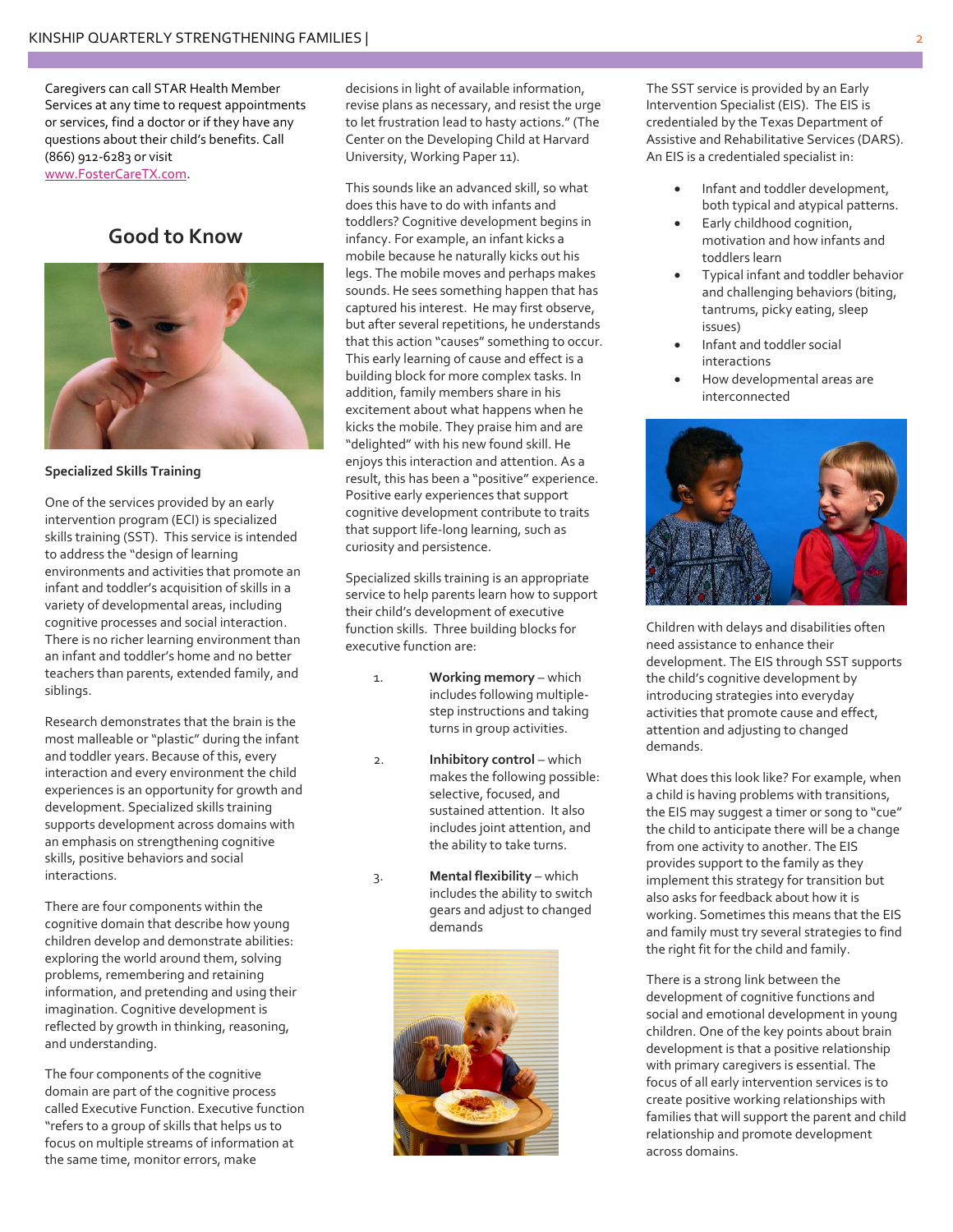#### **RESOURCES**

**[Love that Max](http://www.lovethatmax.com/2015/04/free-things-for-kids-with-special-needs.html?m=1)** – A blog about kids with special needs

**[GrandFamilies Resources](http://www.aarp.org/relationships/friends-family/info-08-2011/grandfamlies-guide-resources.html)** – Listing of public and private assistance to help grandparents and other relatives raising children

**[Internal Revenue Service](https://www.irs.gov/businesses/small-businesses-self-employed/adoption-credit-glance) – [Adoption Credits](https://www.irs.gov/businesses/small-businesses-self-employed/adoption-credit-glance)**

**[Internal Revenue Service](https://www.irs.gov/individuals/free-tax-return-preparation-for-you-by-volunteers) – Free tax [return preparation for qualifying](https://www.irs.gov/individuals/free-tax-return-preparation-for-you-by-volunteers)  [taxpayers.](https://www.irs.gov/individuals/free-tax-return-preparation-for-you-by-volunteers)**

**[Parent Companion](http://www.parentcompanion.org/)** – A guide for Texas parents and caregivers of children with diagnosed or suspected disabilities from birth through 5 years of age.

**[TexasLawHelp.org](http://texaslawhelp.org/)**

#### **[Texas WIC](http://texaswic.dshs.state.tx.us/wiclessons/english/about/)**

**[The Texas Veterans Portal](.%20%20https:/veterans.portal.texas.gov/)** –

connects veterans, their families, and caregivers to benefits and services earned through their military service.

#### **SAFETY TIPS**

#### **Top 5 Tips to Protect Your Baby**

1. A firm mattress and fitted sheet are all you need for your baby's crib. Remove blankets and toys.

2. Learn to use your child's car seat the right way.

3. Make sure you have both a working smoke alarm and a carbon monoxide alarm on every level of your home, and in all sleeping areas. Test the alarms to make sure they work.

4. Place your baby's crib and other furniture away from windows and blinds. Your baby is safer without any strings or cords within reach.

5. Set your water heater to 120 degrees to avoid scalds.

#### **EVENTS**

**Texas Parent 2Parent**- Regional Conference in Tyler will be February 25, 2017. Thirteenth Annual Statewide Conference in San Marcos is June 16-17, 2017. For more information about these conferences:<http://www.txp2p.org/>

**Positive Parenting Class** for parents/caregivers of children with disabilities. Free eight-week class. For more information: [https://www.eventbrite.com/e/positive](https://www.eventbrite.com/e/positive-parenting-class-tickets-28866046121)[parenting-class-tickets-28866046121](https://www.eventbrite.com/e/positive-parenting-class-tickets-28866046121)

**Free parenting and water safety courses** throughout the state. For a location near you[: STAR & CHIP Member Events](https://www.superiorhealthplan.com/members/medicaid/medicaid-newsroom/star-chip-member-events.html)

**Please visit us at facebook.com/TexasKinshipCaregivers and don't forget to like us!**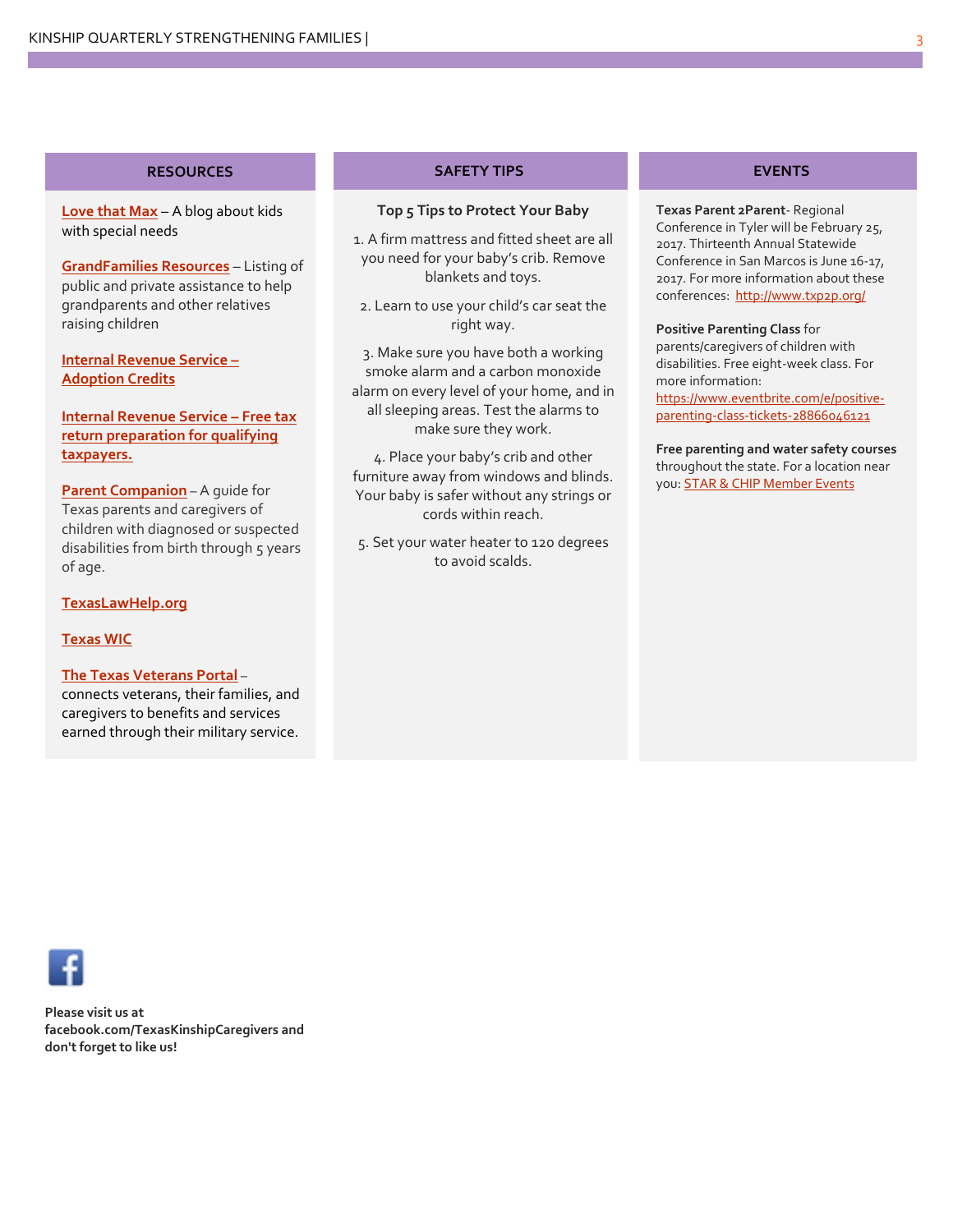





### SPOTLIGHT: Kinship 2016

Here are some photos of our Kinship staff across the state. We want to recognize them for all of their hard work! Thank you for your dedication and commitment to keeping children safe. We can't wait to see what amazing things you will do in 2017!